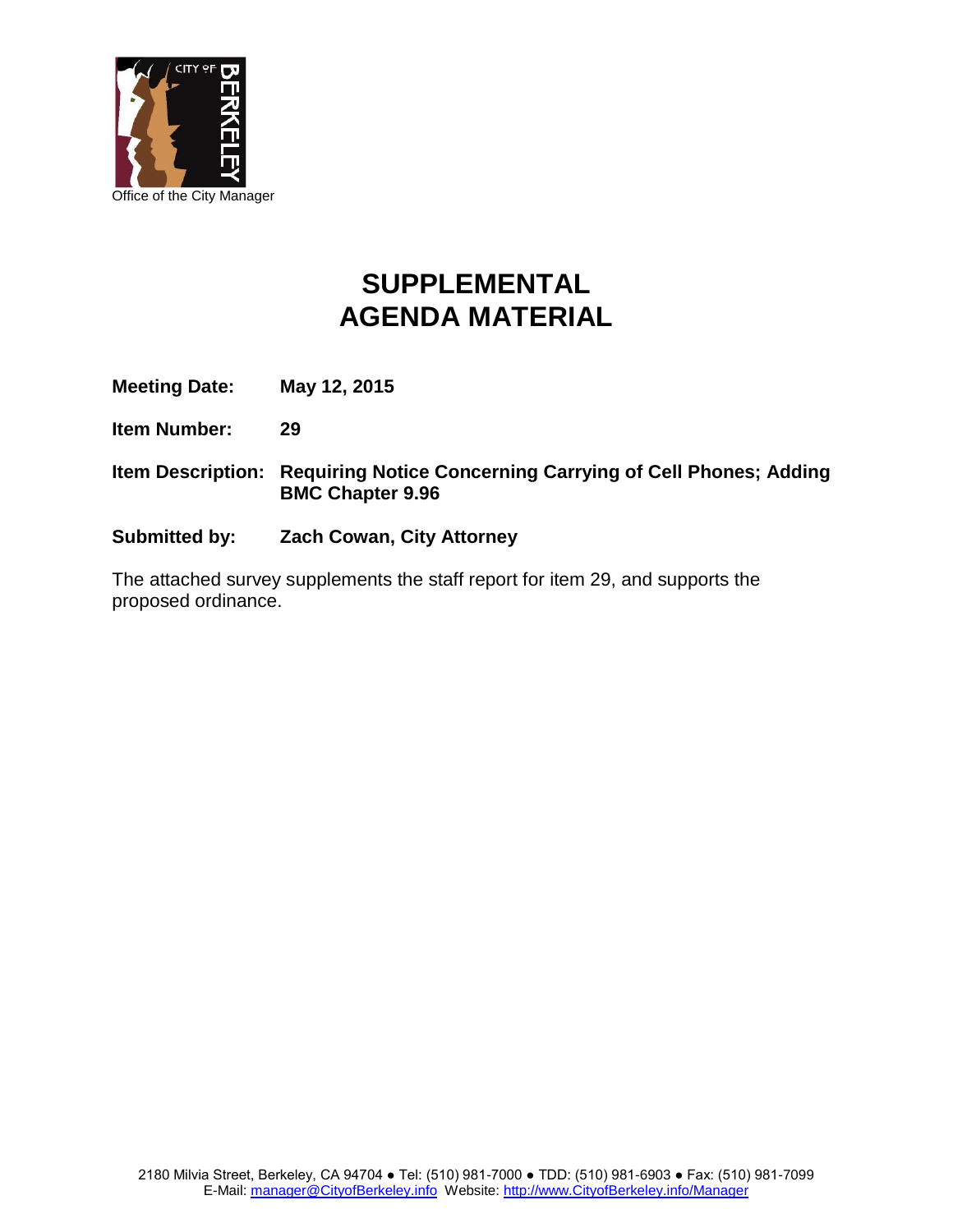

## **Berkeley 8 Results**

**Q1** Do you or children dependent on you own or use a cell phone regularly? *Yes* 100% .................................................................. *No* 0% ................................................................... **Q2** Do you or your dependent children ever carry a cell phone against your body- tucked in a shirt or pants pocket- while the cell phone is switched on? *Yes* 74% .................................................................. *No* 26% ................................................................... **Q3** Are you aware that the government's radiation tests to assure the safety of cell phones assume that a cell phone would not be carried against your body, but would instead be held at least 1- to 15 millimeters from your body? *Yes* 30% .................................................................. *No* 70% ................................................................... **Q4** (Among those who say no on q3) If you knew that the radiation tests to assure the safety of cell phones assume a cell phone would be carried away from your body, might you change how you or your children use your cell phones? *Yes* 80% .................................................................. *No* 20% ................................................................... **Q5** Are you aware that cell phone manufacturers recommend that their cell phones be carried away from the body, or be used in conjunction with hands-free devices? *Yes* 34% .................................................................. *No* 66% ................................................................... **Q6** Have you ever seen or read any recommendations by cell phone manufacturers about how to best protect against overexposure to cell phone radiation? *Yes* 15% .................................................................. *No* 85% ...................................................................

| Q7 | When you purchase a cell phone, would you<br>like information about the minimum distance<br>from your body the manufacturer recommends<br>you carry your phone? |     |
|----|-----------------------------------------------------------------------------------------------------------------------------------------------------------------|-----|
|    |                                                                                                                                                                 |     |
|    |                                                                                                                                                                 |     |
| Q8 | If you are a woman, press 1. If a man, press 2.                                                                                                                 |     |
|    |                                                                                                                                                                 |     |
|    |                                                                                                                                                                 |     |
| Q9 | If you are a Democrat, press 1. If a Republican,<br>press 2. If an independent, press 3.                                                                        |     |
|    |                                                                                                                                                                 |     |
|    |                                                                                                                                                                 |     |
|    |                                                                                                                                                                 |     |
|    | Q10 If you are Hispanic, press 1. If white, press 2. If<br>African-American, press 3. If Asian, press 4. If<br>other, press 5.                                  |     |
|    |                                                                                                                                                                 |     |
|    |                                                                                                                                                                 |     |
|    |                                                                                                                                                                 |     |
|    |                                                                                                                                                                 |     |
|    |                                                                                                                                                                 |     |
|    | Q11 If you are 18 to 29 years old, press 1. If 30 to<br>45, press 2. If 46 to 65, press 3. If you are older<br>than 65, press 4.                                |     |
|    |                                                                                                                                                                 |     |
|    |                                                                                                                                                                 |     |
|    |                                                                                                                                                                 |     |
|    | Older than 65                                                                                                                                                   | 21% |

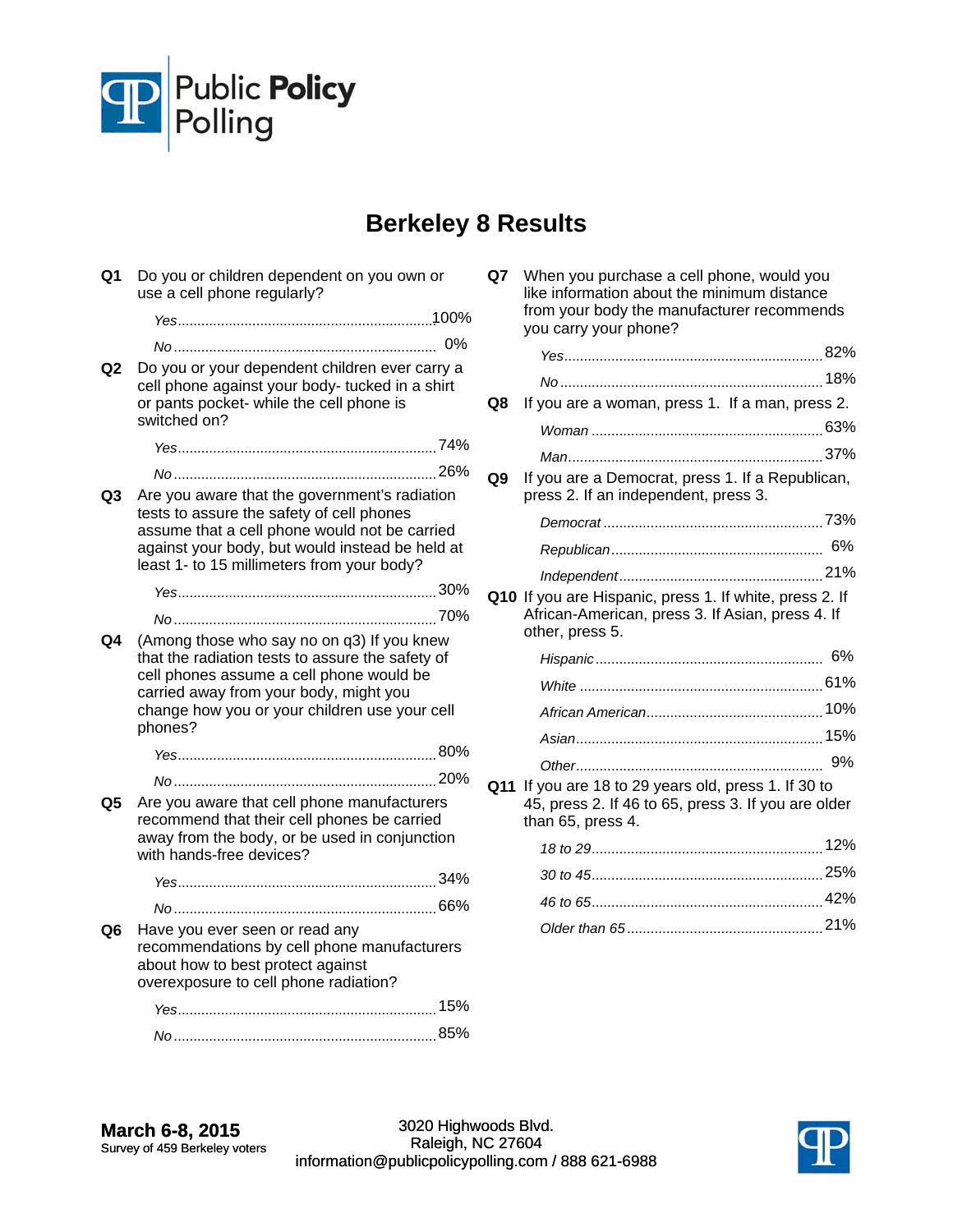

|                                     |             | Gender       |     |
|-------------------------------------|-------------|--------------|-----|
|                                     | <b>Base</b> | <b>Woman</b> | Man |
| <b>Carry Against Body</b><br>Yes/No |             |              |     |
|                                     | Yes 74%     | 69%          | 83% |
|                                     | No 26%      | 31%          | 17% |

|                                     |         | Gender            |       |
|-------------------------------------|---------|-------------------|-------|
|                                     |         | <b>Base Woman</b> | Man   |
| <b>Government Test</b><br>Awareness |         |                   |       |
|                                     | Yes 30% | 30%               | - 31% |
|                                     | No 70%  | 70%               | 69%   |

|                                              |                | lGender      |      |
|----------------------------------------------|----------------|--------------|------|
|                                              | <b>Base</b>    | <b>Woman</b> | Manl |
| <b>Change How Use</b><br><b>Phone Yes/No</b> |                |              |      |
|                                              | <b>Yes 80%</b> | 82%          | 76%  |
|                                              | No 20%         | 18%          | 24%  |

|                                                       |    |             | Gender       |     |
|-------------------------------------------------------|----|-------------|--------------|-----|
|                                                       |    | <b>Base</b> | <b>Woman</b> | Man |
| <b>Manufacturer</b><br><b>Recommendation</b><br>Aware |    |             |              |     |
|                                                       |    | Yes 34%     | 35%          | 33% |
|                                                       | No | 66%         | 65%          | 67% |

|                                                      |    |                | Gender |     |
|------------------------------------------------------|----|----------------|--------|-----|
|                                                      |    | <b>Base</b>    | Woman  | Man |
| <b>Seen Manufacturer</b><br>Recommendation<br>Yes/No |    |                |        |     |
|                                                      |    | <b>Yes 15%</b> | 13%    | 19% |
|                                                      | No | 85%            | 87%    | 81% |

|                                                    |                | Gender |     |
|----------------------------------------------------|----------------|--------|-----|
|                                                    | <b>Base</b>    | Womanl | Man |
| <b>Recommendation Info</b><br><b>When Purchase</b> |                |        |     |
|                                                    | <b>Yes 82%</b> | 87%    | 72% |
|                                                    | No 18%         | 13%    | 28% |

|                                     |             | Party |     |                                 |  |
|-------------------------------------|-------------|-------|-----|---------------------------------|--|
|                                     | <b>Base</b> |       |     | Democrat Republican Independent |  |
| <b>Carry Against Body</b><br>Yes/No |             |       |     |                                 |  |
|                                     | Yes 74%     | 74%   | 75% | 74%                             |  |
|                                     | No 26%      | 26%   | 25% | 26%                             |  |

|                                     |             | Party |     |                                 |
|-------------------------------------|-------------|-------|-----|---------------------------------|
|                                     | <b>Base</b> |       |     | Democrat Republican Independent |
| <b>Government Test</b><br>Awareness |             |       |     |                                 |
|                                     | Yes 30%     | 28%   | 41% | 35%                             |
|                                     | No 70%      | 72%   | 59% | 65%                             |

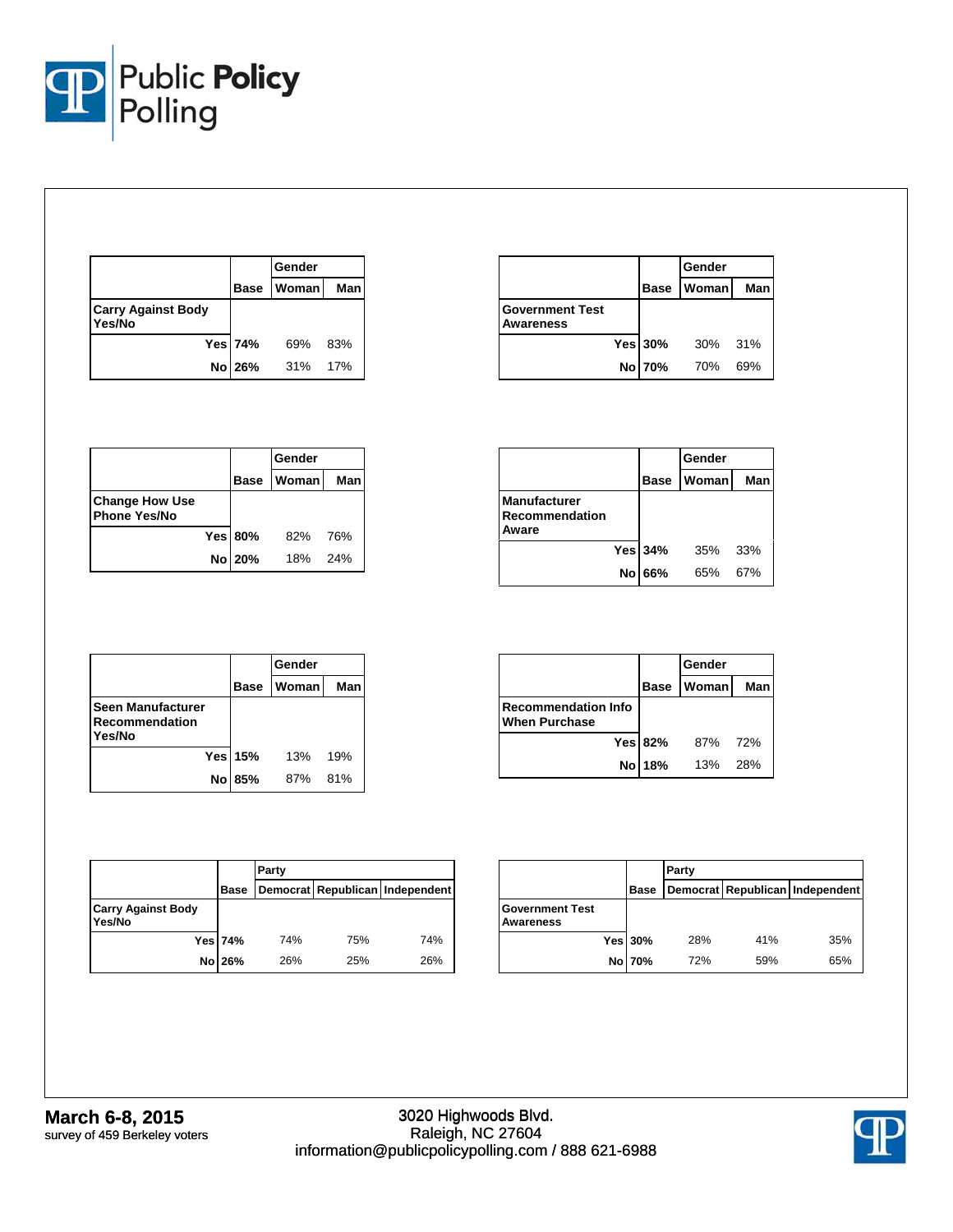

|                                       |                | Party |     |                                 |
|---------------------------------------|----------------|-------|-----|---------------------------------|
|                                       | <b>Base</b>    |       |     | Democrat Republican Independent |
| <b>Change How Use</b><br>Phone Yes/No |                |       |     |                                 |
|                                       | <b>Yes 80%</b> | 79%   | 54% | 90%                             |
|                                       | No 20%         | 21%   | 46% | 10%                             |

|                                                |                | Party |     |                                 |
|------------------------------------------------|----------------|-------|-----|---------------------------------|
|                                                | Base           |       |     | Democrat Republican Independent |
| <b>Manufacturer</b><br>Recommendation<br>Aware |                |       |     |                                 |
|                                                | <b>Yes 34%</b> | 33%   | 32% | 39%                             |
|                                                | 66%<br>No      | 67%   | 68% | 61%                             |

|                                               |             | Party |     |                                 |  |
|-----------------------------------------------|-------------|-------|-----|---------------------------------|--|
|                                               | <b>Base</b> |       |     | Democrat Republican Independent |  |
| Seen Manufacturer<br>Recommendation<br>Yes/No |             |       |     |                                 |  |
|                                               | Yes 15%     | 14%   | 17% | 18%                             |  |
| No l                                          | 85%         | 86%   | 83% | 82%                             |  |

|                                                    |                | Party |     |                                 |  |  |  |
|----------------------------------------------------|----------------|-------|-----|---------------------------------|--|--|--|
|                                                    | Base           |       |     | Democrat Republican Independent |  |  |  |
| <b>Recommendation Info</b><br><b>When Purchase</b> |                |       |     |                                 |  |  |  |
|                                                    | <b>Yes 82%</b> | 85%   | 65% | 76%                             |  |  |  |
|                                                    | No 18%         | 15%   | 35% | 24%                             |  |  |  |

|                                     |                | Race |                                                       |     |     |     |  |  |  |  |
|-------------------------------------|----------------|------|-------------------------------------------------------|-----|-----|-----|--|--|--|--|
|                                     | <b>Base</b>    |      | <b>African</b><br>Hispanic White American Asian Other |     |     |     |  |  |  |  |
| <b>Carry Against Body</b><br>Yes/No |                |      |                                                       |     |     |     |  |  |  |  |
|                                     | <b>Yes 74%</b> | 74%  | 75%                                                   | 51% | 78% | 86% |  |  |  |  |
|                                     | No 26%         | 26%  | 25%                                                   | 49% | 22% | 14% |  |  |  |  |

|                                     |         | Race                                                          |     |     |     |     |  |  |  |
|-------------------------------------|---------|---------------------------------------------------------------|-----|-----|-----|-----|--|--|--|
|                                     | Base    | <b>African</b><br>Hispanic   White   American   Asian   Other |     |     |     |     |  |  |  |
| <b>Government Test</b><br>Awareness |         |                                                               |     |     |     |     |  |  |  |
|                                     | Yes 30% | 39%                                                           | 31% | 24% | 27% | 29% |  |  |  |
|                                     | No 70%  | 61%                                                           | 69% | 76% | 73% | 71% |  |  |  |

|                                              |                | Race                                                   |     |     |     |     |  |  |
|----------------------------------------------|----------------|--------------------------------------------------------|-----|-----|-----|-----|--|--|
|                                              | Base           | African<br>Hispanic   White   American   Asian   Other |     |     |     |     |  |  |
| <b>Change How Use</b><br><b>Phone Yes/No</b> |                |                                                        |     |     |     |     |  |  |
|                                              | <b>Yes 80%</b> | 74%                                                    | 78% | 85% | 94% | 67% |  |  |
|                                              | No 20%         | 26%                                                    | 22% | 15% | 6%  | 33% |  |  |

|                                         |                | Race |     |                                                       |     |     |  |  |  |  |
|-----------------------------------------|----------------|------|-----|-------------------------------------------------------|-----|-----|--|--|--|--|
|                                         | <b>Base</b>    |      |     | <b>African</b><br>Hispanic White American Asian Other |     |     |  |  |  |  |
| Manufacturer<br>Recommendation<br>Aware |                |      |     |                                                       |     |     |  |  |  |  |
|                                         | <b>Yes 34%</b> | 49%  | 33% | 26%                                                   | 40% | 32% |  |  |  |  |
|                                         | No 66%         | 51%  | 67% | 74%                                                   | 60% | 68% |  |  |  |  |